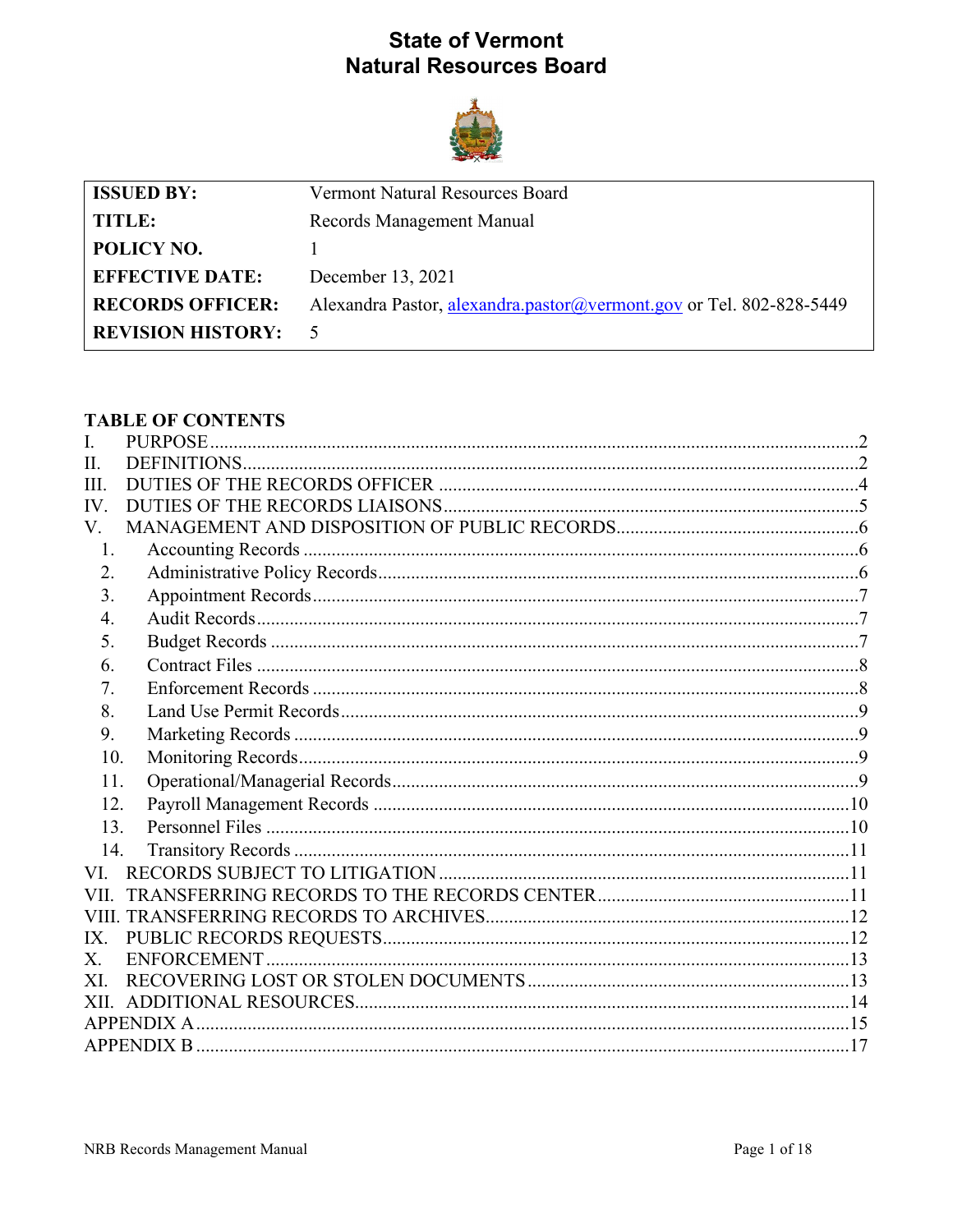# <span id="page-1-0"></span>**I. PURPOSE**

On November 21, 2019, the Natural Resources Board ("NRB") adopted its Records Management Policy to (1) fulfill its obligation under 3 V.S.A. § 218 to adopt a program approved by the Vermont State Archives & Records Administration ("VSARA") for the effective management, preservation, and disposition of public records; and (2) set forth the records schedules pursuant to which NRB employees may dispose of public records pursuant to 1 V.S.A. § 317a. The NRB last updated its Records Management Policy on May 10, 2021. The purpose of this Records Management Manual is to provide additional guidance to NRB employees on how to implement these records schedules.

# <span id="page-1-1"></span>**II. DEFINITIONS**

"Appraisal Value" – The usefulness or importance of a record after its original purpose has passed. For example, the administrative or legal value of an agenda for a regularly scheduled NRB meeting after the meeting has occurred will differ from the value of a land use permit with no expiration date. The appraisal value of a record dictates how it must be disposed of after the retention requirements in the applicable [Records Schedule](https://sos.vermont.gov/media/cyqnnm21/nrb_specific_record_schedule_current.pdf) are met.

"Conditional Archival" – Records that have not been appraised as archival, but which may be sent to State Archives because VSARA has issued a waiver exempting them from destruction.

"Permanent (Archival)" – Records that may be sent to State Archives because they meet the conditions of "Vermont Archival Record" and are therefore permanent (archival) records.

"Temporary (Administrative)" – Records that have temporary administrative value.

"Temporary (Legal)" – Records that have temporary legal value and which may have specific legal requirements governing their retention.

"Unappraised" – Records that have not been assigned an appraisal value and, therefore, do not have retention or disposition requirements.

"NRB Archives" – Refers to the locations at the NRB's Central or District offices, which the NRB has identified for on-site permanent retention of records the NRB has elected not to transfer to VSARA custody. NRB Archives include records in filing cabinets, bankers' boxes, bookcases, and bins in Central and District offices and those housed in NRB's databases, local drives, and SharePoint sites.

"State Archives" – Refers to the archives maintained by VSARA to store hardcopy or electronic Public Records that are no longer in active use by the NRB but which may not be destroyed due to their continuing value to the State of Vermont and its citizens. The disposition and transfer of public records to State Archives is not only a change in physical or electronic record location, but also of legal custody.

"Disposition Requirements" – These requirements dictate how the NRB must dispose of a Public Record once the applicable Retention Requirement has been met. If the Public Record has not been appraised as Conditional Archival or Permanent (Archival), it will be destroyed after the Retention Requirement has been met. If the Public Record has been appraised as Conditional Archival or Permanent (Archival), it will be transferred to State Archives for permanent preservation and access.

"Archives" – Public Records which must be retained indefinitely, and which may be transferred to State Archives.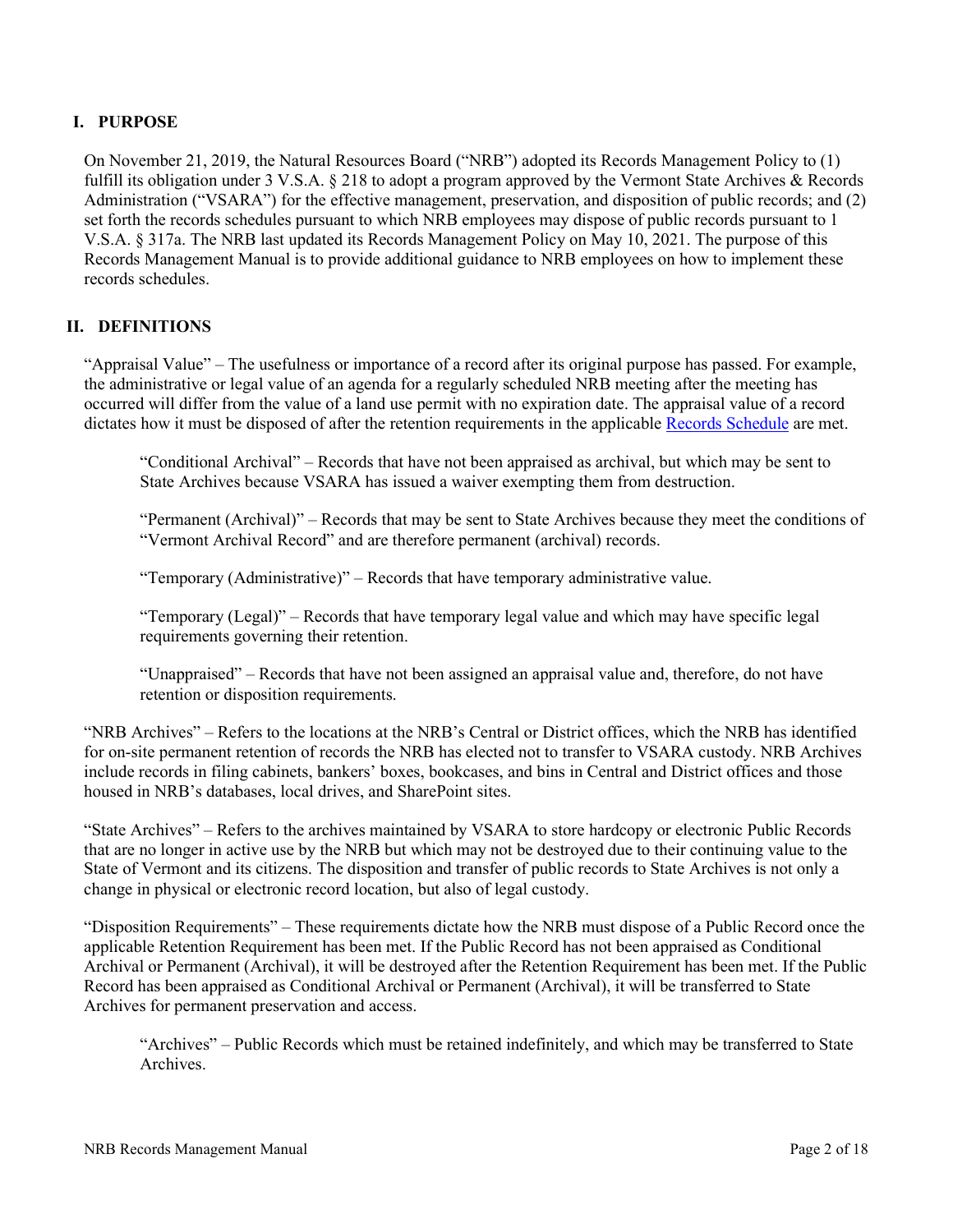"Confirm" – Public Records which have been appraised as Conditional Archival and which may be transferred to State Archives only with the approval of the VSARA.

"Destroy (General)" – Public Records that may be destroyed via recycling or deleting the record.

"Destroy (Shred)" – Public Records in paper format (hardcopy) that may be destroyed, but which contain sensitive information and should be shredded.

"Weed" – Public Records whose appraisal value is temporary, and which must be separated from Public Records that have been appraised as Conditional Archival or Permanent (Archival) prior to those records being transferred to State Archives.

"Legal Staff" – The NRB's General Counsel, Associate General Counsel, Legal Technicians, and such other paralegals and attorneys as the NRB may hire in the future.

"Official Copy" – The Official Copy of a Public Record shall be the one copy that is subject to a Records Schedule. All other copies constitute duplicate records and may be destroyed prior to the Retention Requirements set forth in the Records Schedule and as soon as they are no longer needed.

"Public Access Requirement" – The availability of a Public Record for public use and inspection pursuant to Vermont's Access to Public Records law, [1 V.S.A. §§ 315-320.](https://legislature.vermont.gov/statutes/chapter/01/005) Note that copies of public records that have not been otherwise disposed of pursuant to the NRB's Records Management Policy may be subject to public use and inspection.

"Exempt" – Public Records that in their entirety are not subject to public inspection and copying because they meet one of the [exemptions](https://legislature.vermont.gov/assets/Legislative-Reports/PRA-Exemption-List-by-Subject-2020.pdf) to Vermont's Access to Public Records law,.

"General" – Public Records that in their entirety are subject to public inspection and copying because they do not meet one of the exemptions (see link above) to Vermont's Access to Public Records law.

"Redact" – Public Records that contain some information that is not subject public inspection and copying because the information meets one of the exemptions (see link above) to Vermont's Access to Public Records law. In response to a Public Records Request, the exempt information should be redacted, and the remaining portions of the Public Record should be made available for public inspection and copying.

"Review" – Public Records that are only Exempt in limited circumstances and should be reviewed by Legal Counsel prior to public inspection and copying under Vermont's Access to Public Records law.

"Public Record" – Any written or recorded information, regardless of physical form or characteristics, which is produced or acquired in the course of NRB business.

"Public Records Request" – Any request, in any form, to inspect, copy, or receive a copy of any NRB Public Records pursuant to Vermont's Access to Public Records law=.

"Records Center" – The location maintained by VSARA to store Public Records that are no longer in active use by the NRB and which may be destroyed once the deadline for doing so set forth in the applicable Records Schedule has passed.

"Records Officer" – The NRB employee designated by the NRB to oversee the disposal of NRB records consistent with Vermont's Access to Public Records law, the NRB's Records Management Policy, and this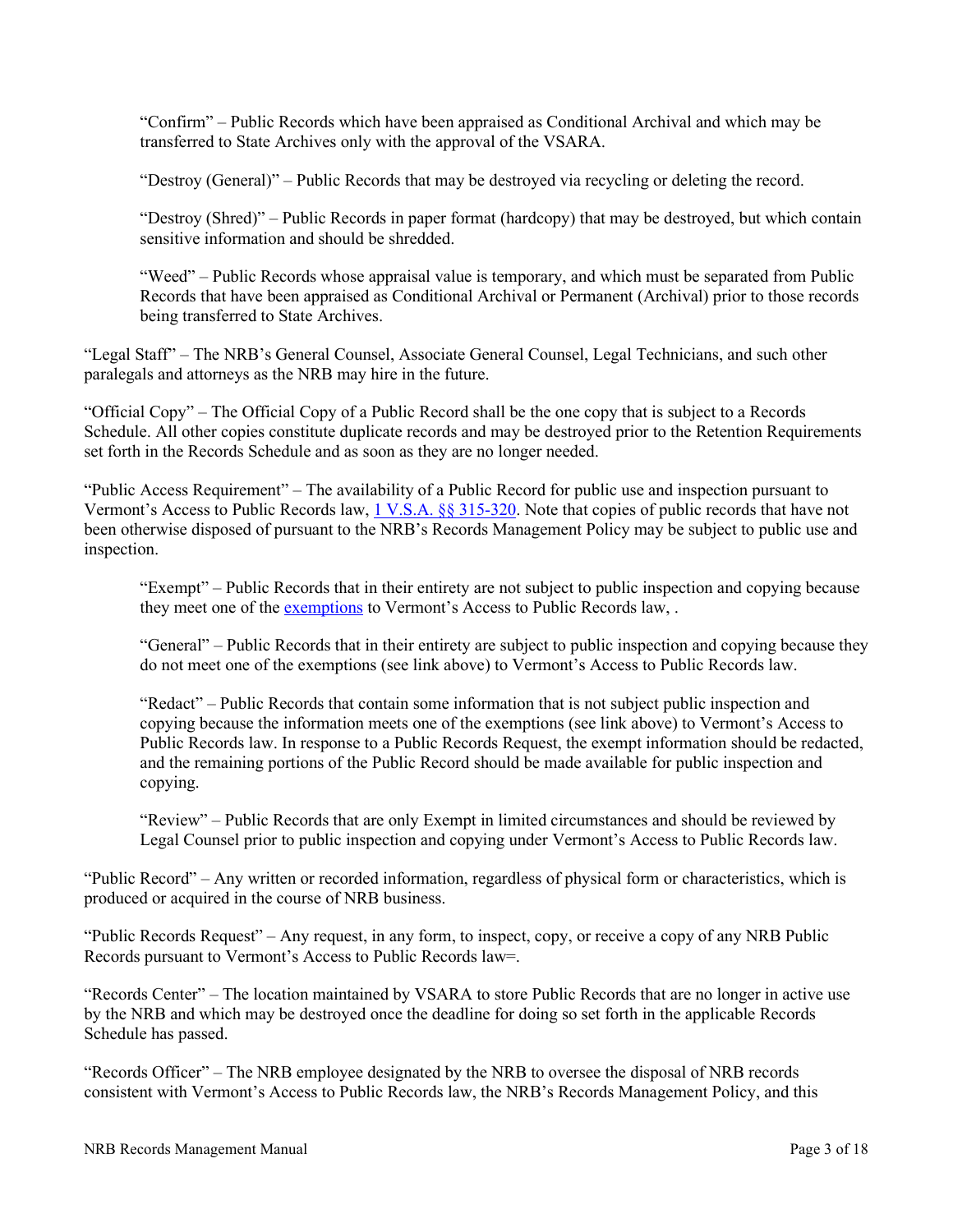Records Management Manual, as well as provide training and guidance to other NRB employees on compliance with the same.

"Records Liaisons" – The NRB employees appointed by the Records Officer to carry out the disposal of NRB records consistent with Vermont's Access to Public Records law, the NRB's Records Management Policy, and this Records Management Manual, for their functional area.

"Records Schedule" – The schedules set forth in the NRB's Records Management Policy that set forth the permissible times when Public Records may be destroyed.

"Retention Requirement" – The length of time the Official Copy of a Public Record must be retained by the NRB before it may be destroyed or sent to State Archives. The following Retention Requirements represent events or triggers that cause records to move from an active to inactive state.

"Audit Complete" – Assigned to Public Records that are actively used or needed until the information contained therein has been audited or verified.

"Calendar Year Ends" – Assigned to Public Records that are actively used or needed until the end of the calendar year.

"Completed/Closed" – Assigned to Public Records that are used as part of a specific activity or process and are no longer needed once the activity or process is formally completed, closed, or finalized.

"Expired" – Assigned to Public Records that are actively used or needed until the satisfaction or completion of certain conditions or requirements.

"Fiscal Year Ends" – Assigned to Public Records that are actively used or needed until the end of the fiscal year.

"Life of Asset Ends" – Assigned to Public Records that are actively used or needed until the life of a person, structure, object, or organization expires.

"Obsolete" – Assigned to records whose administrative value will end.

"Superseded" – Assigned to records that will be superseded, updated, or revised. Examples include rules, policies, procedures, manuals, and guidelines which are updated.

"Vermont State Archives & Records Administration" or "VSARA" – The division of the Vermont Secretary of State's Office that assists state entities in the management of their Public Records and operates both State Archives and Records Center.

### <span id="page-3-0"></span>**III. DUTIES OF THE RECORDS OFFICER**

Consistent with  $3$  V.S.A. §§ 218(c) and (d) and subject to any instructions from the NRB, the duties of the Records Officer include the following:

- 1. Establishing and maintaining an accurate inventory of all records.
- 2. Ensure that senior management is aware of the NRB's records management responsibilities.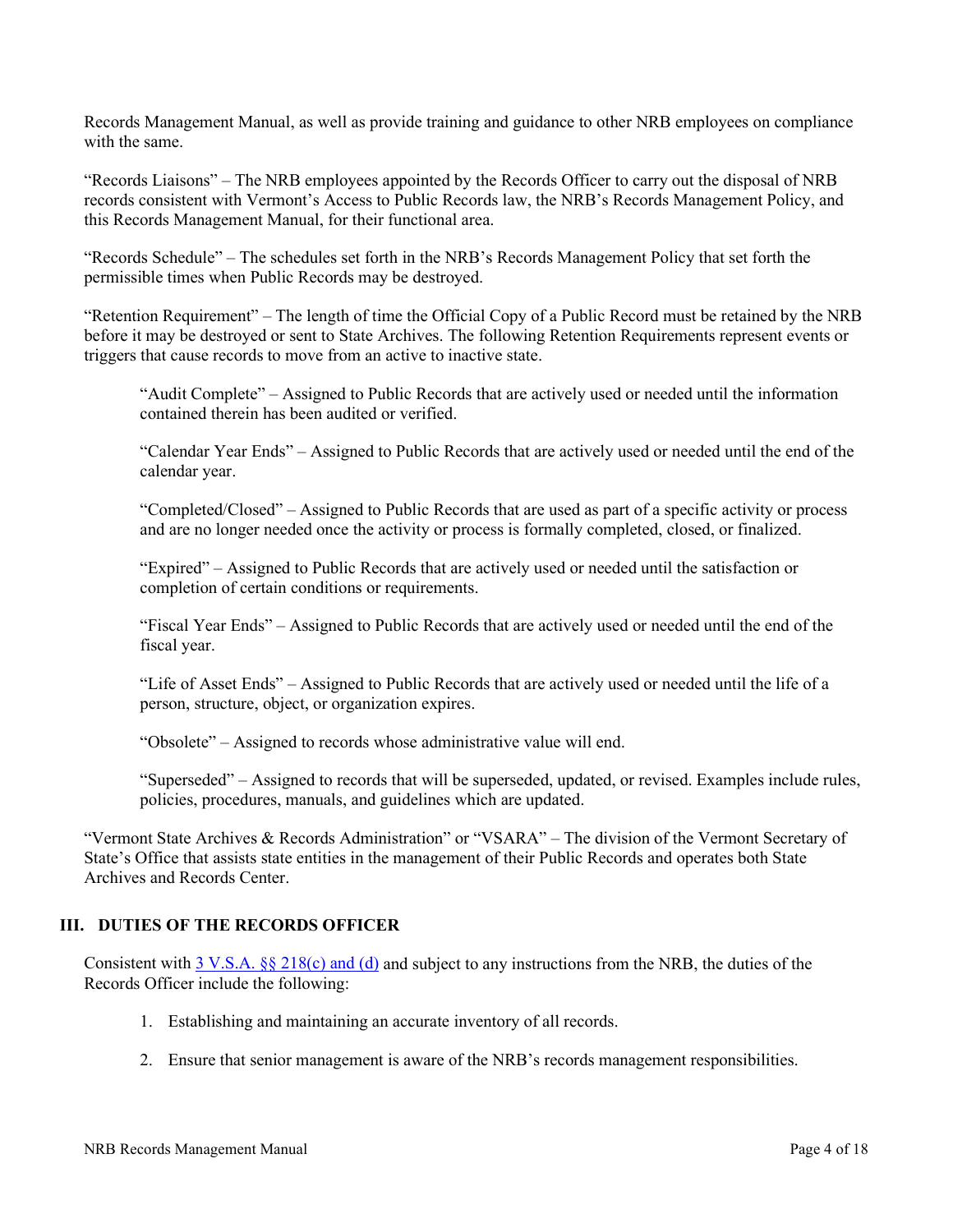- 3. Facilitate the development and implementation of policies and procedures related to records management.
- 4. Implement and sustain an approved records schedule that provides for the effective management and appropriate disposition of all NRB records.
- 5. Advise NRB on records management issues and provide appropriate guidance and training about the proper management of records to staff.
- 6. Evaluate the overall effectiveness of the records program.
- 7. Authorize the transfer of records to and from the State Records Center and authorize individuals to review records at the facility.
- 8. Authorize the destruction of NRB's records as required.
- 9. Designate and supervise the Records Liaisons as needed to carry out the daily activities of the records management within NRB; and
- 10. Work in close partnership with the staff of VSARA to address records-related issues and to develop sound records management programs.

Legal Staff shall assist the Records Officer and Records Liaisons fulfill these duties by providing them with legal advice and administrative support.

# <span id="page-4-0"></span>**IV. DUTIES OF THE RECORDS LIAISONS**

Subject to any instructions from the NRB and the Records Officer, the duties of the Records Liaisons include the following:

- 1. Assist the Records Officer in implementing and maintaining the NRB's overall records management program.
- 2. Serve as the primary contact for records management information.
- 3. Provide general guidance to NRB staff regarding the proper management of records, including the use of records schedules and implementation of records management policies and procedures.
- 4. Refer records-related issues to the Records Officer as necessary.
- 5. Authorize and oversee the transfer of NRB's records to and from the State Records Center.
- 6. Authorize the destruction of NRB records at the State Records Center.
- 7. Authorize NRB's staff to view agency records at the State Records Center.

Legal Staff shall assist the Records Liaisons in fulfilling these duties by providing legal advice and administrative support.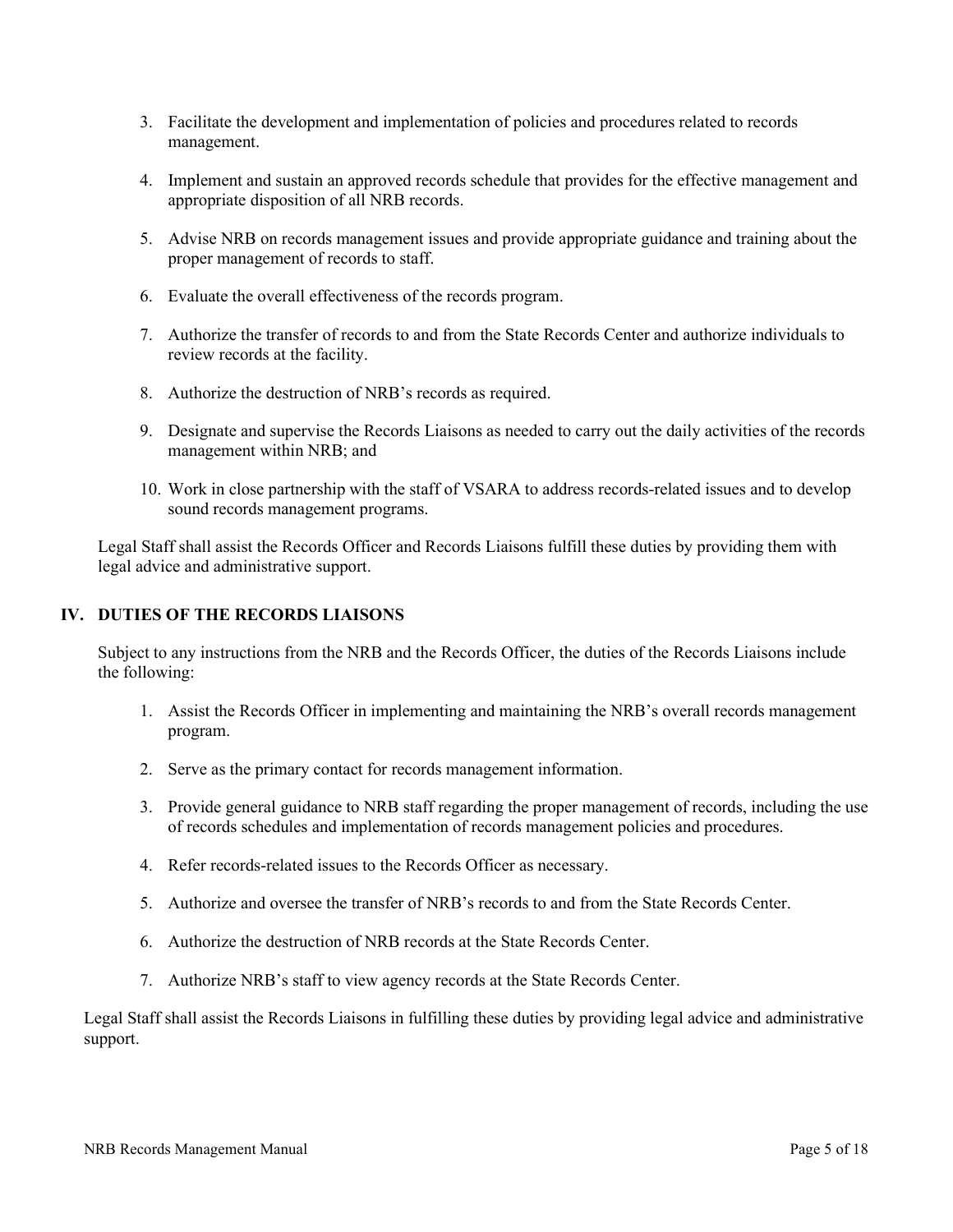# <span id="page-5-0"></span>**V. MANAGEMENT AND DISPOSITION OF PUBLIC RECORDS**

The Records Schedules set forth the earliest time when a Public Record may be destroyed. Public Records do not have to be destroyed once this time has elapsed and may be kept for a longer period in the discretion of the NRB, the Records Officer, or NRB employee with immediate custody of the Public Record. However, it is the NRB's expectation that NRB employees, once trained in Records Management per functional area, will dispose of Public Records at the earliest time authorized by the NRB's Record Management Policy unless good cause, which does not include administrative convenience, exists to retain it for a longer period of time. Any NRB employee deviating from this expectation must be able to articulate the good cause supporting their decision. NRB employees with questions about which Record Schedule applies to a Public Record should contact the Records Officer, General Counsel, Associate General Counsel, or the Record Liaisons for their functional area. Prior to their destruction, Public Records shall be maintained consistent with the terms of this Records Management Manual.

The NRB is in the process of developing specific records schedules to address the maintenance and disposition of litigation records related to enforcement, land use permit appeal records, and records related to the NRB's participation in Public Utility Commission cases. Once such schedules are developed and approved by VSARA, the NRB will update this policy.

# **1. Accounting Records**

<span id="page-5-1"></span>Accounting Records are Public Records that relate to financial transactions involving the NRB.

Examples of Accounting Records include audits, invoices, purchase orders, and receipts.

The Public Access, Retention, and Disposition Requirements for Accounting Records are set forth i[n GRS-](https://sos.vermont.gov/media/lpsggisr/grs-10001002_accounting.pdf)[1000.1002.](https://sos.vermont.gov/media/lpsggisr/grs-10001002_accounting.pdf)

Accounting Records do not include records relating to the salaries and benefits of NRB Employees. The Public Access, Retention, and Disposition Requirements for those records are set forth in [GRS-1009.1103](https://sos.vermont.gov/media/20shnjyc/grs-10091103_payrollrecords.pdf) (Payroll Management Records),

The Retention Requirements of any Accounting Record that also constitutes an Audit Record, a Budget Record, or a Contract Files shall be the requirement from [GRS-1000.1002,](https://sos.vermont.gov/media/lpsggisr/grs-10001002_accounting.pdf) [GRS-1000.1007,](https://sos.vermont.gov/media/x0losbrt/grs-10001007_auditing.pdf) [GRS-1000.1012,](https://sos.vermont.gov/media/o2mb3bga/grs-10001012_budgetrecords.pdf) or [GRS-](https://sos.vermont.gov/media/i4rfdit2/grs-10001126_contracting.pdf)[1000.1126,](https://sos.vermont.gov/media/i4rfdit2/grs-10001126_contracting.pdf) that results in the longest retention period prior to destruction.

If the original form of an Accounting Record is electronic, the Official Copy shall be the electronic version of the record. If the original form of an Accounting Record is not electronic, the record shall be scanned, and the Official Copy shall be the resulting electronic version of the record. The Official Copy of Accounting Records shall be stored on the Central Office's local drive in a location determined by the NRB Business Director.

# **2. Administrative Policy Records**

<span id="page-5-2"></span>Administrative Policy Records are Public Records related to the administration of the NRB and the formulation of its policies. They do not include, however, rulemaking pursuant to Vermont's Administrative Procedures Act, [3](https://legislature.vermont.gov/statutes/chapter/03/025)  [V.S.A. Ch. 25.](https://legislature.vermont.gov/statutes/chapter/03/025)

Examples of Administrative Policy Records include meeting agendas, meeting minutes, written policies and guidelines, as well as reports, studies, and communications relating thereto.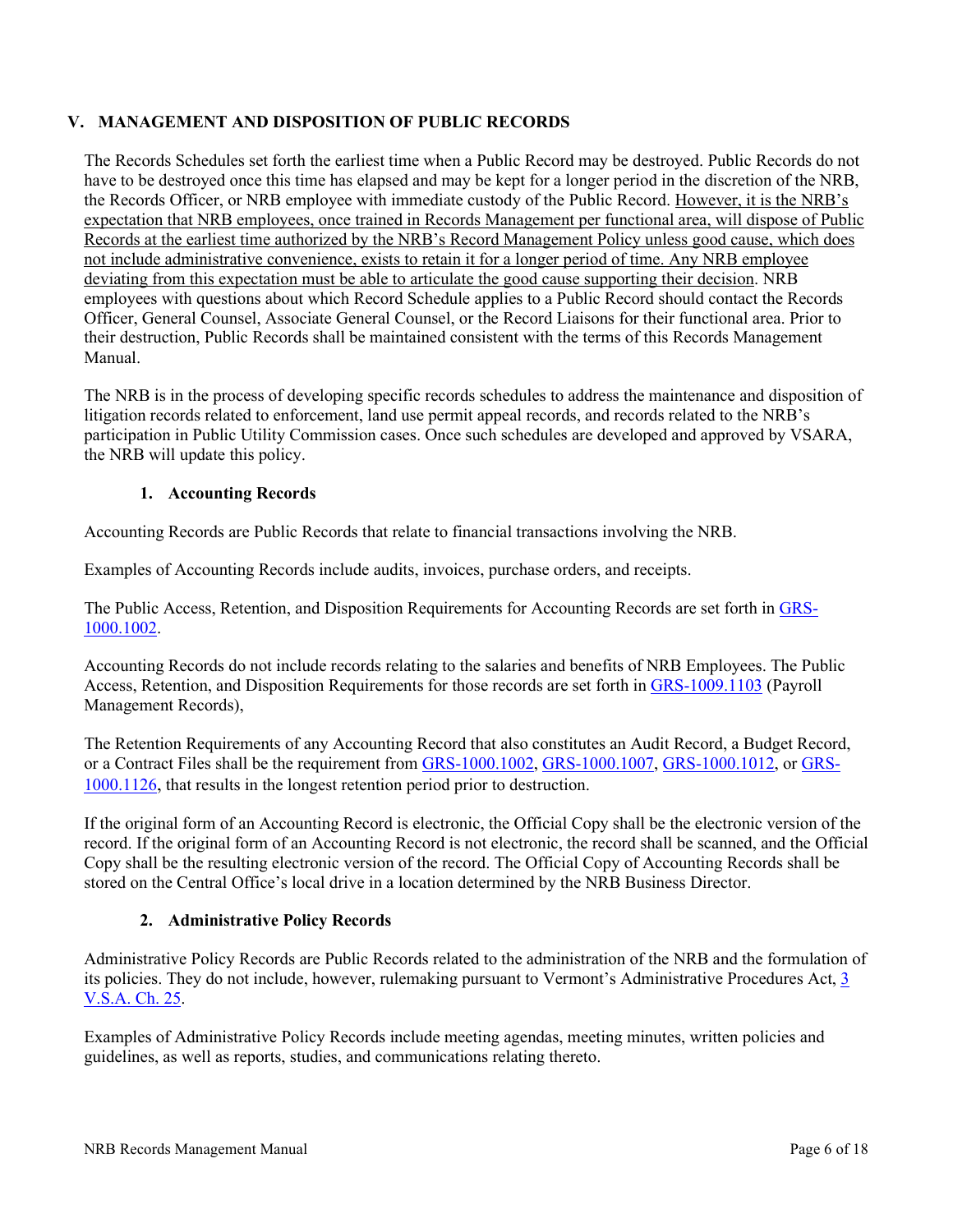The Public Access, Retention, and Disposition Requirements for Administrative Policy Records are governed by [GRS-1000.1102.](https://sos.vermont.gov/media/rztj0udv/grs-10001102_administrating.pdf)

If the original form of an Administrative Policy Record is electronic, the Official Copy shall be the electronic version of the record. If the original form of an Administrative Policy Record is not electronic, the record shall be scanned, and the Official Copy shall be the resulting electronic version of the record. The Official Copy of Administrative Policy Records shall be stored on the Central Office's local drive in a location determined by the NRB Business Director.

# **3. Appointment Records**

<span id="page-6-0"></span>Appointment Records are Public Records relating to the appointment of an individual to the NRB or to a District Commission.

The Public Access, Retention, and Disposition Requirements for Appointment Records are governed by [GRS-](https://sos.vermont.gov/media/otch5ghs/grs-14931004_appointmentrecords.pdf)[1493.1004.](https://sos.vermont.gov/media/otch5ghs/grs-14931004_appointmentrecords.pdf)

If the original form of an Appointment Record is electronic, the Official Copy shall be the electronic version of the record. If the original form of an Appointment Record is not electronic, the record shall be scanned, and the Official Copy shall be the resulting electronic version of the record. The Official Copy of Appointment Records shall be stored on the Central Office's local drive in a location determined by the NRB Business Director.

### **4. Audit Records**

<span id="page-6-1"></span>Audit Records are Public Records that relate to or affect, in a specific manner, both audits of the NRB and audits conducted by the NRB to examine and verify that a practice or set of practices are being conducted in accordance with established laws, regulations, and principles.

The Public Access, Retention, and Disposition Requirements for Audit Records are set forth in [GRS-1000.1007.](https://sos.vermont.gov/media/x0losbrt/grs-10001007_auditing.pdf)

Audit Records do not include records relating to the salaries and benefits of NRB Employees. The Public Access, Retention, and Disposition Requirements for those records are set forth in [GRS-1009.1103](https://sos.vermont.gov/media/20shnjyc/grs-10091103_payrollrecords.pdf) (Payroll Management Records).

The Retention Requirements of any Audit Record that also constitutes an Accounting Record, a Budget Record, or a Contract Files shall be the requirement from [GRS-1000.1007,](https://sos.vermont.gov/media/x0losbrt/grs-10001007_auditing.pdf) [GRS-1000.1002,](https://sos.vermont.gov/media/lpsggisr/grs-10001002_accounting.pdf) [GRS-1000.1012,](https://sos.vermont.gov/media/o2mb3bga/grs-10001012_budgetrecords.pdf) or [GRS-](https://sos.vermont.gov/media/i4rfdit2/grs-10001126_contracting.pdf)[1000.1126,](https://sos.vermont.gov/media/i4rfdit2/grs-10001126_contracting.pdf) that results in the longest retention period prior to destruction.

If the original form of an Audit Record is electronic, the Official Copy shall be the electronic version of the record. If the original form of an Audit Record is not electronic, the record shall be scanned, and the Official Copy shall be the resulting electronic version of the record. The Official Copy of Audit Records shall be stored on the Central Office's local drive in a location determined by the NRB Business Director.

### **5. Budget Records**

<span id="page-6-2"></span>Budget Records include the NRB's budget as well as reports and recommendations about or supporting the NRB's budget and proposed budget and any analyses of expenditures and revenues after the close of the budget cycle.

The Public Access, Retention, and Disposition Requirements for Budget Records are set forth in [GRS-1000.1007](https://sos.vermont.gov/media/x0losbrt/grs-10001007_auditing.pdf)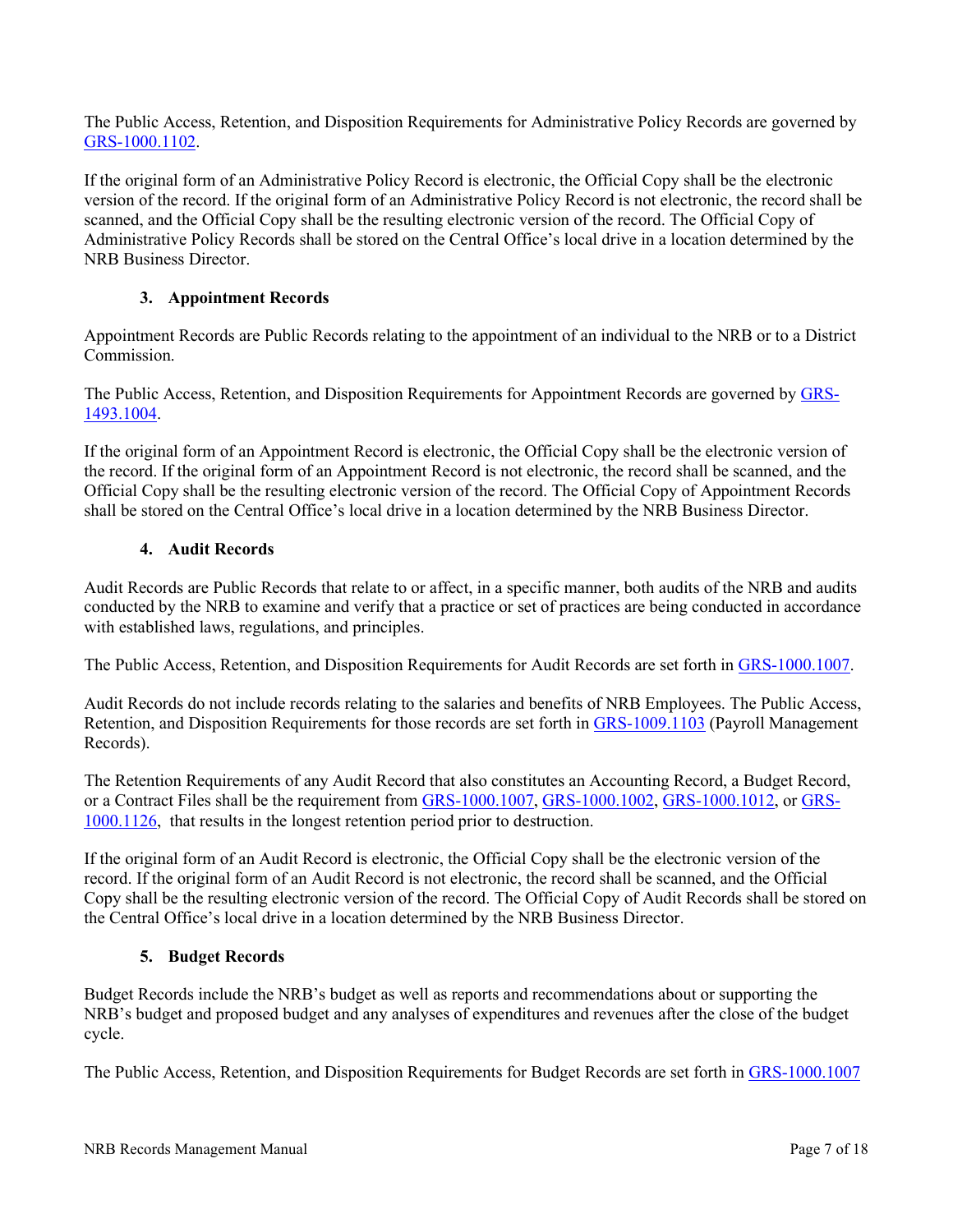Audit Records do not include records relating to the salaries and benefits of NRB Employees. The Public Access, Retention, and Disposition Requirements for those records are set forth in [GRS-1009.1103](https://sos.vermont.gov/media/20shnjyc/grs-10091103_payrollrecords.pdf) (Payroll Management Records).

The Retention Requirements of any Budget Record that also constitutes an Accounting Record, Audit Record, or a Contract Files shall be the requirement from [GRS-1000.1012,](https://sos.vermont.gov/media/o2mb3bga/grs-10001012_budgetrecords.pdf) [GRS-1000.1002,](https://sos.vermont.gov/media/lpsggisr/grs-10001002_accounting.pdf) [GRS-1000.1007,](https://sos.vermont.gov/media/x0losbrt/grs-10001007_auditing.pdf) or [GRS-](https://sos.vermont.gov/media/i4rfdit2/grs-10001126_contracting.pdf)[1000.1126,](https://sos.vermont.gov/media/i4rfdit2/grs-10001126_contracting.pdf) that results in the longest retention period prior to destruction.

If the original form of a Budget Record is electronic, the Official Copy shall be the electronic version of the record. If the original form of a Budget Record is not electronic, the record shall be scanned, and the Official Copy shall be the resulting electronic version of the record. The Official Copy of Budget Records shall be stored on the Central Office's local drive in a location determined by the NRB Business Director.

### **6. Contract Files**

<span id="page-7-0"></span>Contract Files are Public Records related to formal agreements the NRB enters into to secure goods and services.

Examples of Contract Files include purchase and sale agreement, contracts for professional services, and lease agreements.

The Public Access, Retention, and Disposition Requirements for Contract Files are set forth in [GRS-1000.1126.](https://sos.vermont.gov/media/i4rfdit2/grs-10001126_contracting.pdf)

Contract Files do not include records relating to the salaries and benefits of NRB Employees. The Public Access, Retention, and Disposition Requirements for those records are set forth in [GRS-1009.1103.](https://sos.vermont.gov/media/20shnjyc/grs-10091103_payrollrecords.pdf)

The Retention Requirements of any Contract File that also constitutes an Accounting Record, Audit Record, or a Budget Record shall be the requirement from [GRS-1000.1126,](https://sos.vermont.gov/media/i4rfdit2/grs-10001126_contracting.pdf) [GRS-1000.1002,](https://sos.vermont.gov/media/lpsggisr/grs-10001002_accounting.pdf) [GRS-1000.1007,](https://sos.vermont.gov/media/x0losbrt/grs-10001007_auditing.pdf) or [GRS-](https://sos.vermont.gov/media/o2mb3bga/grs-10001012_budgetrecords.pdf)[1000.1012,](https://sos.vermont.gov/media/o2mb3bga/grs-10001012_budgetrecords.pdf) that results in the longest retention period prior to destruction.

If the original form of a Contract File is electronic, the Official Copy shall be the electronic version of the record. If the original form of a Contract File is not electronic, the record shall be scanned, and the Official Copy shall be the resulting electronic version of the record. The Official Copy of Contract Files shall be stored on the Central Office's local drive in a location determined by the NRB Business Director.

# **7. Enforcement Records**

<span id="page-7-1"></span>Enforcement Records are Public Records related to the investigation of alleged violations of [10 V.S.A. Ch. 151.](https://legislature.vermont.gov/statutes/chapter/10/151)

Examples of Enforcement Records include complaints of alleged violations, evidence collected by the NRB's Compliance and Enforcement Officer, reports generated by the NRB's Compliance and Enforcement Officer, and communications related to the same. Enforcement Records do not include records related to administrative proceedings commenced pursuant t[o 10 V.S.A. Ch. 201.](https://legislature.vermont.gov/statutes/chapter/10/201) The NRB is in the process of developing a separate records schedule for those records.

The Public Access, Retention, and Disposition Requirements for Marketing Records are set forth in [SRS-](https://sos.vermont.gov/media/cyqnnm21/nrb_specific_record_schedule_current.pdf)[1185.1033,](https://sos.vermont.gov/media/cyqnnm21/nrb_specific_record_schedule_current.pdf) a copy of which is attached to the NRB's Records Management Policy.

If the original form of an Enforcement Record is electronic, the Official Copy shall be the electronic version of the record. If the original form of an Enforcement Record is not electronic, the record shall be scanned, and the Official Copy shall be the resulting electronic version of the record. The Official Copy of Enforcement Records shall be stored on the Central Office's local drive in a location determined by the NRB's General Counsel.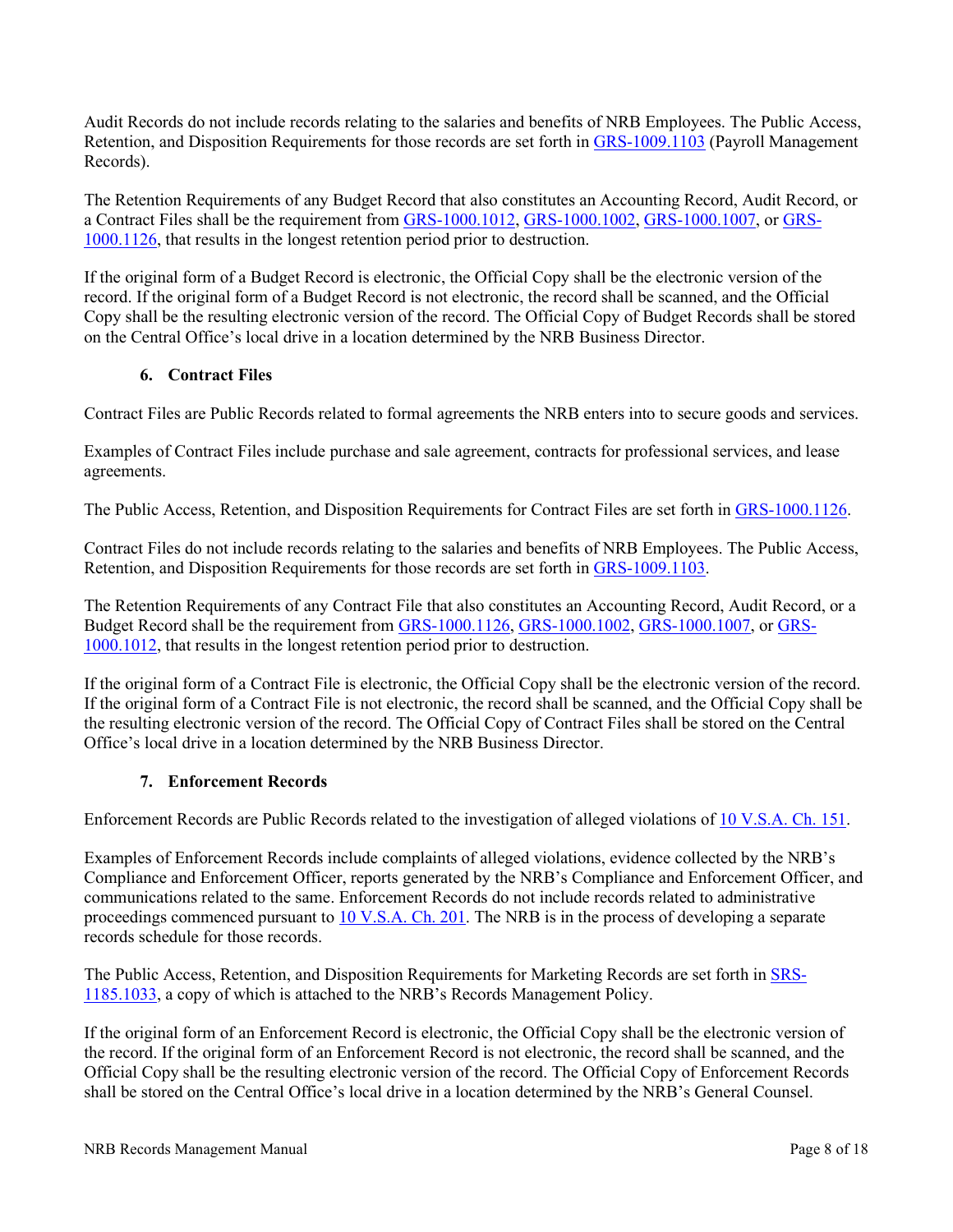# **8. Land Use Permit Records**

<span id="page-8-0"></span>Land Use Permit Records are Public Records created, obtained, and/or otherwise received in connection with proceedings conducted to determine whether to issue a land use permit pursuant to [10 V.S.A. 151.](https://legislature.vermont.gov/statutes/chapter/10/151) Examples of Land Use Permit Records include, but are not necessarily limited to, land use permit applications, exhibits to land use permit applications, recordings of District Commission hearings, and land use permit decisions.

For the time being, the NRB has elected not to adopt a records schedule for land use permit records. As a result, all public records contained in land use permitting files must be retained indefinitely unless they are a duplicate of the official copy of the record or their disposition is governed by another records schedule, such as SRS-1185:1000: Natural Resources Board Transitory Records. The Official Copy of Land Use Permit Records created after October 3, 2016 shall be the electronic copy stored in local drive for each regional office except for records which due to their size or format cannot be stored electronically; the Official Copy of such records shall be stored in a physical permit filing cabinet or repository located in the office of the relevant District Commission. The Official Copy of Land Use Permit Records created before October 3, 2016 shall be the physical permit file until an electronic version of the file: (1) has been created, and (2) has been in the same manner used to create Official Copies of Land Use Permit Records prior to October 3, 2016, after which point the original paper copy can be dispositioned.

# **9. Marketing Records**

<span id="page-8-1"></span>Marketing Records are Public Records related to marketing and promoting the services of NRB.

Examples of Marketing Records include publications, newsletters, press releases, and advertisements.

The Public Access, Retention, and Disposition Requirements for Marketing Records are set forth in [GRS-](https://sos.vermont.gov/media/ed5fglyg/grs-10001062_marketingrecords.pdf)[1000.1062.](https://sos.vermont.gov/media/ed5fglyg/grs-10001062_marketingrecords.pdf)

If the original form of a Marketing Record is electronic, the Official Copy shall be the electronic version of the record. If the original form of a Marketing Record is not electronic, the record shall be scanned, and the Official Copy shall be the resulting electronic version of the record. The Official Copy of Marketing Records shall be stored on the Central Office's local drive in a location determined by the NRB Project Manager.

### **10. Monitoring Records**

<span id="page-8-2"></span>Monitoring Records are Public Records related to monitoring compliance with statutory and regulatory requirements and/or orders, permits, and similar authorizations issued by the NRB and District Commissions.

Examples of Monitoring Records include declarations or certifications of compliance, monitoring plans and reports, and supporting materials.

The Public Access, Retention, and Disposition Requirements for Monitoring Records are set forth in [GRS-](https://sos.vermont.gov/media/bs3bgnap/grs-10001063_monitoringrecords.pdf)[1000.1063.](https://sos.vermont.gov/media/bs3bgnap/grs-10001063_monitoringrecords.pdf)

If the original form of a Monitoring Record is electronic, the Official Copy shall be the electronic version of the record. If the original form of a Marketing Record is not electronic, the record shall be scanned, and the Official Copy shall be the resulting electronic version of the record. The Official Copy of Monitoring Records shall be stored on the Central Office's local drive in a location determined by the NRB's Compliance and Enforcement Officer after consultation with the General Counsel.

# <span id="page-8-3"></span>**11. Operational/Managerial Records**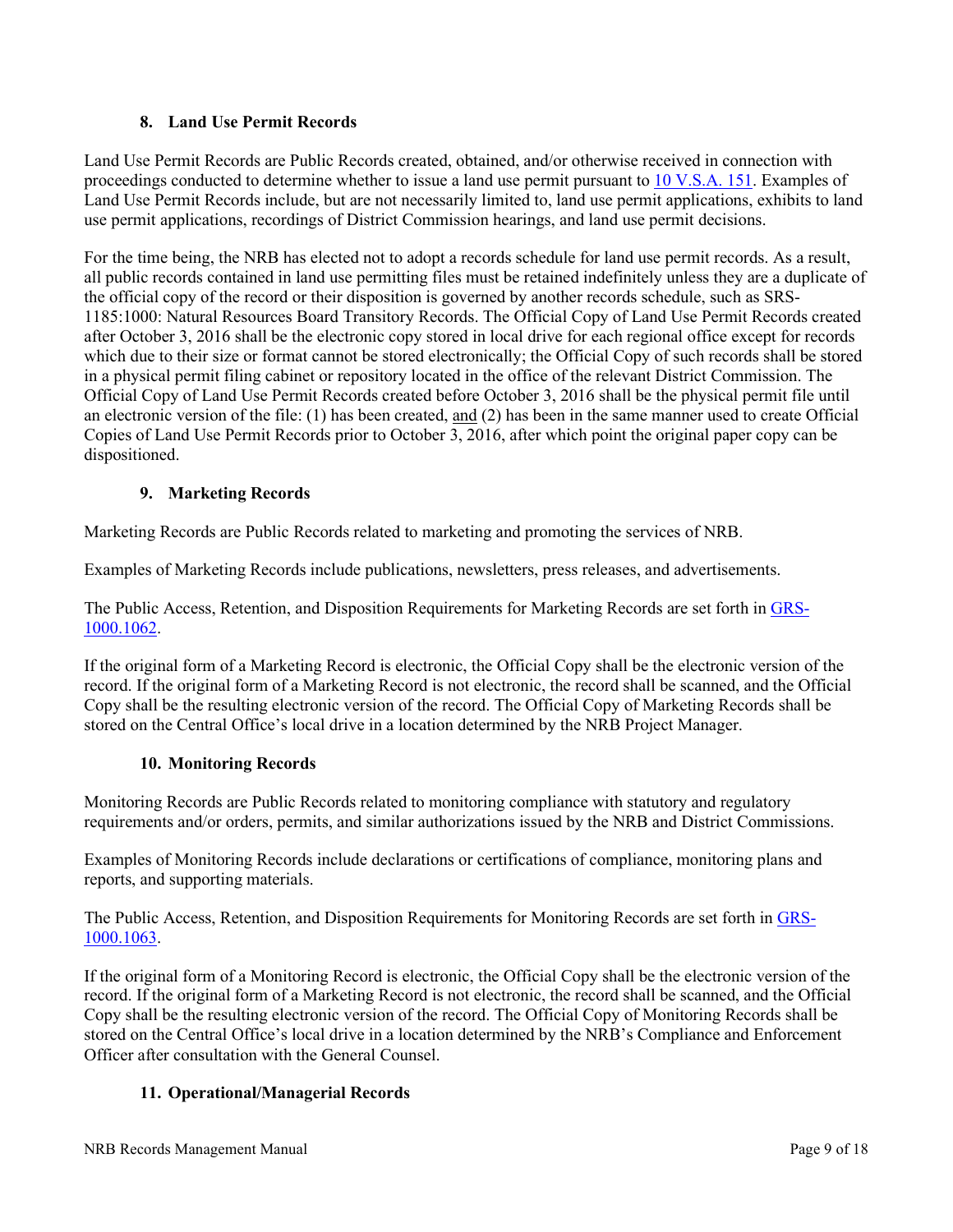Operational/Managerial Records are Public Records that relate to the NRB's day-to-day operations and its internal workflows and processes. They do not include rulemaking pursuant to the Administrative Procedure Act.

Examples of Operational/Managerial Records include routine calendar entries unrelated to a specific permit proceeding, enforcement action, or appeal, as well as spreadsheets tracking workflows and project statuses.

The Public Access, Retention, and Disposition Requirements for Enforcement Records are governed by [GRS-](https://sos.vermont.gov/media/klxll2ro/grs-10001103_managing.pdf)[1000.1103.](https://sos.vermont.gov/media/klxll2ro/grs-10001103_managing.pdf)

Operational/Managerial Records do not include Public Records related to the payments of salaries, expenses, and other benefits to NRB employees. The Public Access, Retention, and Disposition Requirements of such records are governed b[y GRS-1009.1103.](https://sos.vermont.gov/media/klxll2ro/grs-10001103_managing.pdf)

If the original form of an Operational/Managerial Record is electronic, the Official Copy shall be the electronic version of the record. If the original form of an Operational/Managerial Record is not electronic, the record shall be scanned, and the Official Copy shall be the resulting electronic version of the record. The Official Copy of Operational/Managerial Records shall be stored on the Central Office's local drive in a location determined by the NRB Business Director.

# **12. Payroll Management Records**

<span id="page-9-0"></span>Payroll Management Records are Public Records related to the payments of salaries, expenses, and other benefits to NRB employees.

Examples of Payroll Management Records include time sheets, pay stubs, expense reimbursement requests, per diem payments to NRB members and District Commissioners, as well as communications related to the same.

The Public Access, Retention, and Disposition Requirements for Payroll Management Records are governed by [GRS-1000.1103.](https://sos.vermont.gov/media/20shnjyc/grs-10091103_payrollrecords.pdf)

Payroll Management Records do not include Accounting Records, Audit Records, Budget Records, and Operational Managerial Records. The Public Access, Retention, and Disposition Requirements of such records are respectively governed by [GRS-1000.1002,](https://sos.vermont.gov/media/lpsggisr/grs-10001002_accounting.pdf) [GRS-1000.1007,](https://sos.vermont.gov/media/x0losbrt/grs-10001007_auditing.pdf) [GRS-1000.1012,](https://sos.vermont.gov/media/o2mb3bga/grs-10001012_budgetrecords.pdf) and [GRS-1000.1103.](https://sos.vermont.gov/media/klxll2ro/grs-10001103_managing.pdf)

The Official Copy of Payroll Management Records shall be stored on the Central Office's local drive in a location determined by the NRB Business Director.

### **13. Personnel Files**

<span id="page-9-1"></span>Personnel Files are Public Records relating to the management of a specific employee during their employment with the NRB.

Examples of Personnel Files include applications for employment, annual evaluations, and documentation of disciplinary actions.

The Public Access, Retention, and Disposition Requirements for Personnel Files are governed by [GRS-](https://sos.vermont.gov/media/zdka4izb/grs-13041103_managingemployees.pdf)[1304.1103.](https://sos.vermont.gov/media/zdka4izb/grs-13041103_managingemployees.pdf)

Personnel Files do not include Public Records related to the payments of salaries, expenses, and other benefits to NRB employees. The Public Access, Retention, and Disposition Requirements for such records are governed by [GRS-1009.1103.](https://sos.vermont.gov/media/20shnjyc/grs-10091103_payrollrecords.pdf)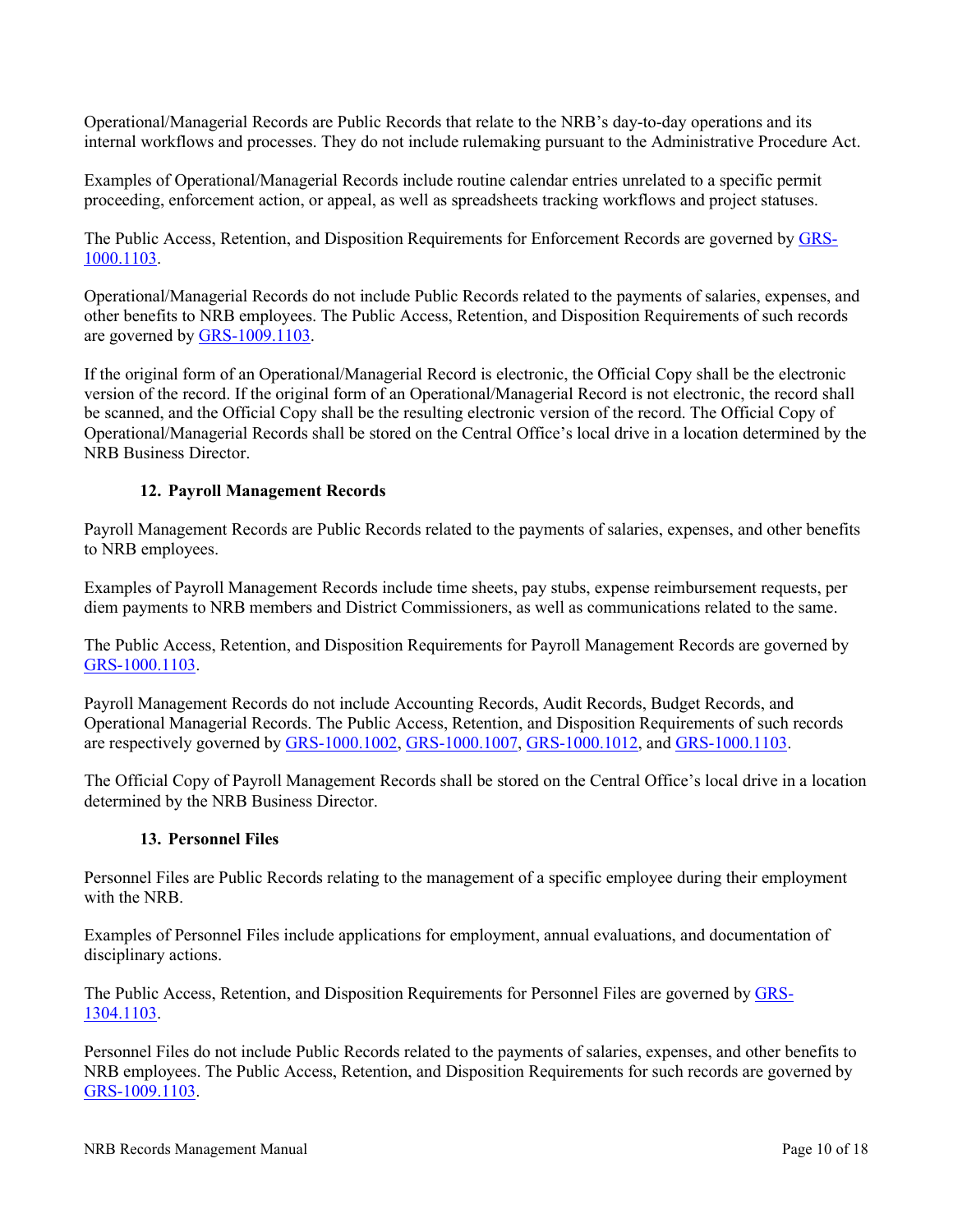If the original form of a Personnel File is electronic, the Official Copy shall be the electronic version of the record. If the original form of a Personnel File is not electronic, the record shall be scanned, and the Official Copy shall be the resulting electronic version of the record. The Official Copy of Personnel Files shall be stored on the Central Office's local drive in a location determined by the NRB Business Director.

#### **14. Transitory Records**

<span id="page-10-0"></span>Transitory Records are Public Records the value and usefulness of which is temporary because they are only needed for a limited period in order to complete a routine or administrative action or prepare or update a formal or on-going record.

Transitory Records become Obsolete after the specific action or process to which they relate is complete.

Examples of Transitory Records include routine correspondence, drafts, notes, and similar records.

The Public Access, Retention, and Disposition Requirements for Transitory Records are set forth in SRS-1185.100 a copy of which is attached to the NRB's Records Management Policy.

NRB Employees who are actively using Transitory Records may determine which copy is the Official Copy and where to store it.

### <span id="page-10-1"></span>**VI. RECORDS SUBJECT TO LITIGATION**

Public Records that relate to a matter that is either currently pending or which an NRB employee has reason to believe will imminently be pending before a District Commission or any state or federal court shall not be destroyed notwithstanding anything to the contrary in a Records Schedule. Instead, such records shall be retained until the matter is concluded and the Records Officer, Records Liaisons, General Counsel, or Associate General Counsel authorizes their destruction. If the Public Records are stored in the State Records Center, the Records Officer shall either request that the records be returned from the Records Center or submit a retention hold request (VSARA-20) to VSARA.

### <span id="page-10-2"></span>**VII. TRANSFERRING RECORDS TO THE RECORDS CENTER**

Some Records Schedules require Public Records to be sent to the Records Center after the Retention Requirement has passed, but before the Disposition Requirements have been met. Only Public Records that may be destroyed may be sent to the Records Center. Public Records that may not be destroyed must be retained indefinitely by the NRB or sent to State Archives.

The NRB retains legal custody of Public Records sent to the Records Center. This means that the NRB remains responsible for responding to Public Records Requests to inspect or copy Public Records that have been sent to the Records Center.

NRB employees who must access documents sent to the Records Center may do so either by visiting the Records Center in Middlesex, VT, or by requesting that the Public Records be returned from the Records Center.

Once the Disposition Requirements for Public Records sent to the Records Center have been met, VSARA will dispose of the records unless it first receives a retention hold request from the NRB Records Officer. If the NRB Records Officer instructs VSARA not to destroy a Public Record once the Disposition Requirements have been met, VSARA may elect to return the Public Record to the NRB.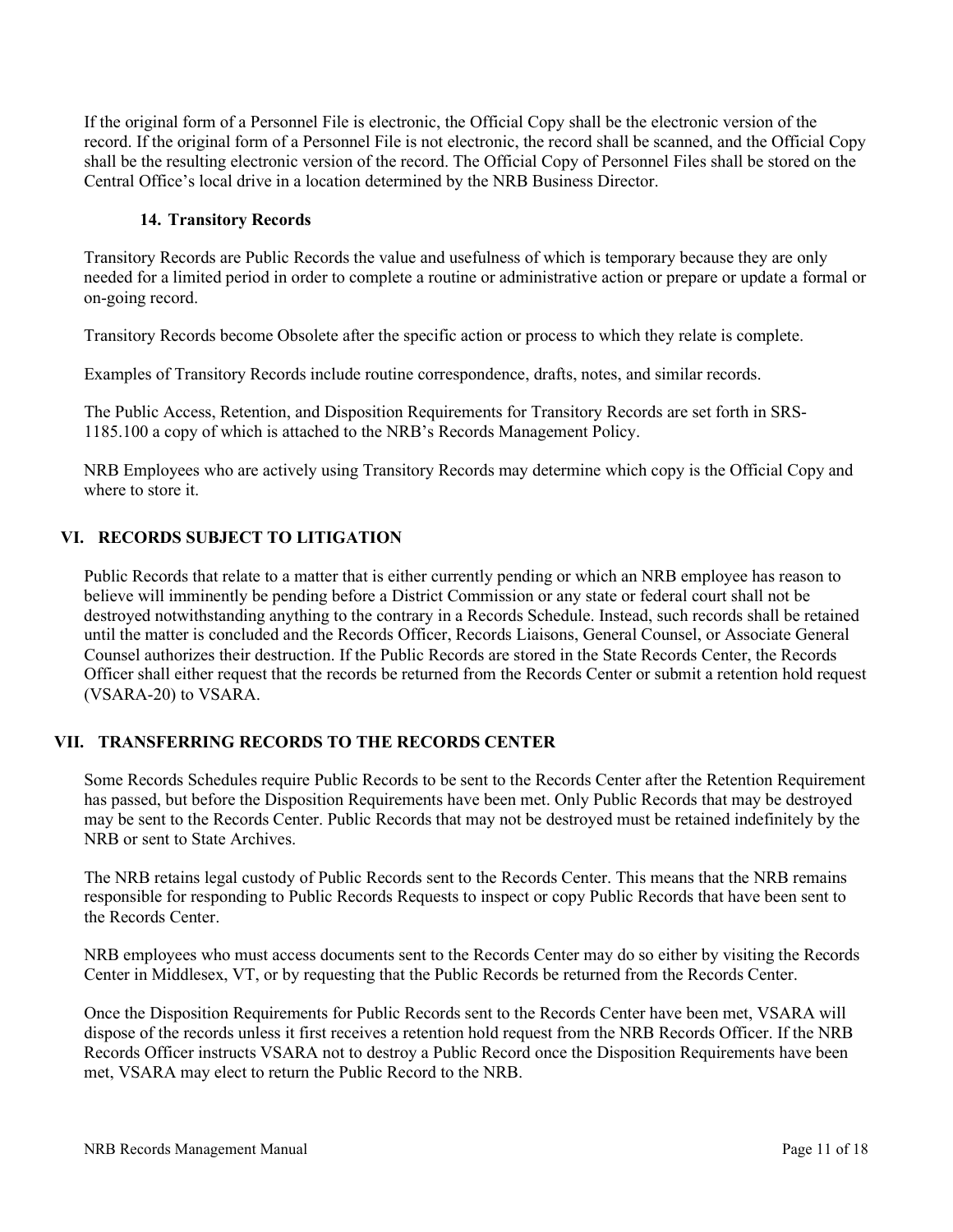#### <span id="page-11-0"></span>**VIII. TRANSFERRING RECORDS TO ARCHIVES**

Some Records Schedules require Public Records to be sent to State Archives after the Retention Requirement has passed. Public Records that are sent to State Archives are those that have Disposition Requirements that do not involve destroying the records. This means that Public Records sent to State Archives will never be destroyed.

Once Public Records are sent to State Archives, legal custody of those records is transferred from the NRB to VSARA. That means that VSARA is responsible for responding to Public Records Requests to inspect or copy Public Records that have been sent to State Archives. Consequently, before Public Records are sent to State Archives, the Records Officer or Records Liaison should, in consultation with the NRB General Counsel or Associate General Counsel, designate which of the Records are Exempt.

NRB employees who must access physical documents sent to State Archives may do so by vising State Archives in Middlesex, VT. NRB employees who must access electronic documents sent to State Archives may do so through VSARA's electronic archives service. For additional information on how to access this service, NRB employees should contact the Records Officer, Records Liaisons or VSARA.

# <span id="page-11-1"></span>**IX. PUBLIC RECORDS REQUESTS**

Document integrity is crucial because it records government actions and decisions for accountability purposes and to ensure citizen rights and equities have been preserved.

For in-person visits, absent advanced written permission from the NRB Chair, members of the public shall only be allowed to inspect such documents in the District Office where they are kept and an NRB employee should retrieve and return such documents for the member of the public. When NRB staff remove such documents, they shall record that they have done so using the [Land Use Permit File Log](https://vermontgov.sharepoint.com/:x:/r/teams/NRB/sample/administration/_layouts/15/Doc.aspx?sourcedoc=%7BF6C05A98-0A46-4F9B-BD68-7377594FE3C6%7D&file=Staff%20SharePoint%20File%20Log.xlsx&wdLOR=c944E5B07-F6BF-443F-B2F7-84F46AE31EAA&action=default&mobileredirect=true&cid=d17111b1-830b-44be-8e9e-01748cfc6501) available on the NRB's SharePoint site. If copies of the documents are required, an NRB employee shall make the copies for the member of the public. If copying requires the NRB employee to leave the room, the member of the public can be asked to return at a later time when the copies are ready. This rigor is required to retain the integrity of the record and prevent loss or damage.

NRB employees who receive a Public Records Request:

- A. may respond to the public records request without further consultation with the Records Officer, General Counsel, or Associate General Counsel if:
	- $\circ$  (1) the requested record(s) is publicly available on the NRB's website, including the Act 250 Database; or
	- $\circ$  (2) the requested record(s) located in a land use permit file is General in nature. If there is any question whether a document in the file is Exempt, Redact, or Review worthy (see "Public Access Requirement" above), contact the Records Officer, General Counsel or Associate General Counsel for guidance; and
	- $\circ$  (3) the requested record(s) may be compiled and provided to the requestor within 3 business days of receiving the request according to 1 V.S.A.  $\S$  318(a)(1) [or, in extenuating circumstances, as prescribed in 1 V.S.A.  $\S$ § 318(a)(5)(A)-(C), up to but no longer than 10 business days] and without incurring a fee under  $1 \text{ V.S.A. }$  §§ 316(b)-(d); and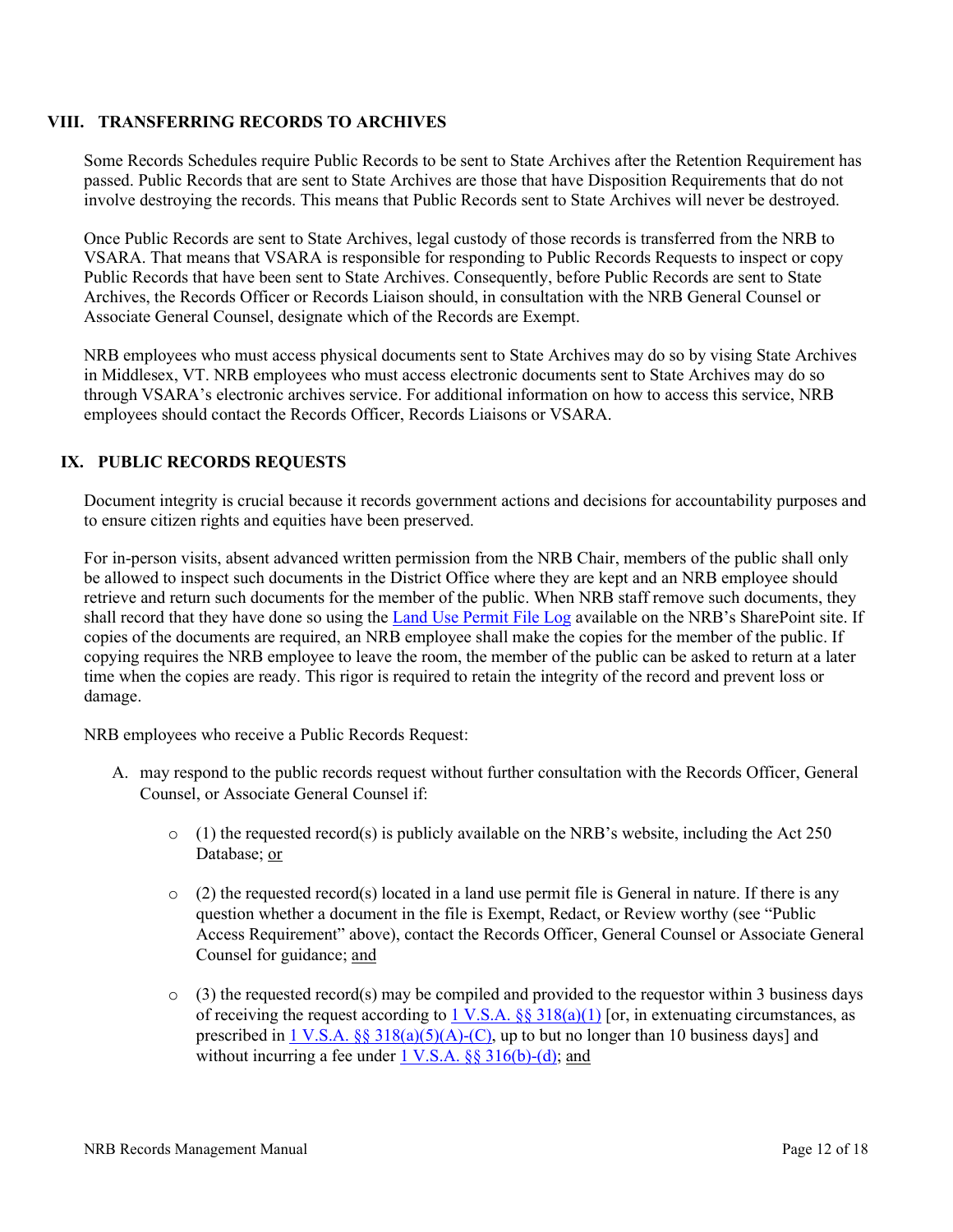- B. should forward all other Public Records Requests to the Records Officer, Records Liaisons, General Counsel, and Associate General Counsel as soon as possible and shall refrain from responding to the request until receiving instructions; and
- C. if designated to fulfill the request, and if the request is a "written request," must log the request in the [Statewide Public Record Requests Database](https://vermontgov.sharepoint.com/sites/PRR/SitePages/Home.aspx) (1 V.S.A. § 318a), completing the following fields listed in [Appendix A;](#page-14-0)
- D. Responses to all Public Records Requests must state:

To the degree the NRB's response constitutes a denial of your public records request, you may appeal it to the head of the agency pursuant to [1 V.S.A. § 318.](https://legislature.vermont.gov/statutes/section/01/005/00318) You may direct your appeal to

Vermont Natural Resources Board Attn: Sabina Haskell, Chair 10 Baldwin Street Montpelier, VT 05633-3201

# <span id="page-12-0"></span>**X. ENFORCEMENT**

Any NRB employee found to have willfully violated the NRB's Records Management Policy, this Records Management Manual, or Vermont's Access to Public Records law [\(1 V.S.A. §§ 315-320\)](https://legislature.vermont.gov/statutes/chapter/01/005) may, in addition to any other consequence provided for in law, be subject to disciplinary action consistent with the terms of any collective bargaining agreement governing the terms of their employment with the State of Vermont.

### <span id="page-12-1"></span>**XI. RECOVERING LOST OR STOLEN DOCUMENTS**

At times, land use permit paper documents are removed from their folder, filing cabinets, or buildings for inspection by NRB Despite precautions, it is possible that land use permit paper documents may be lost. Because not all NRB land use permit documents have been catalogued, it may also be challenging for staff to determine whether a document is missing at all. Currently, the Exhibit List, if present, is the only way to catalog projectrelated document . When a loss occurs, our ability to maintain accountability in government is diminished. It is in our collective best interests to act on and report missing documents as soon as the loss is noted. Consequently, when an NRB employee obtains information indicating that land use permit paper documents may be missing, they should comply with the following protocol.

- 1. Check the box/filing cabinet carefully. Sometimes documents or folders are misfiled.
- 2. Review the Land Use Permit File Log to determine who last checked out the folder.
	- a. If it was a member of the public, contact that person to determine whether they accidentally took the document(s) with them.
	- b. If it was staff, contact the staff person last in control of the document to advise that the document is missing and enlist their assistance in locating it.
- 3. If the Land Use Permit File Log does not contain check-out information for the specific project, contact staff who regularly work with the folders where the document is housed. Provide as much information as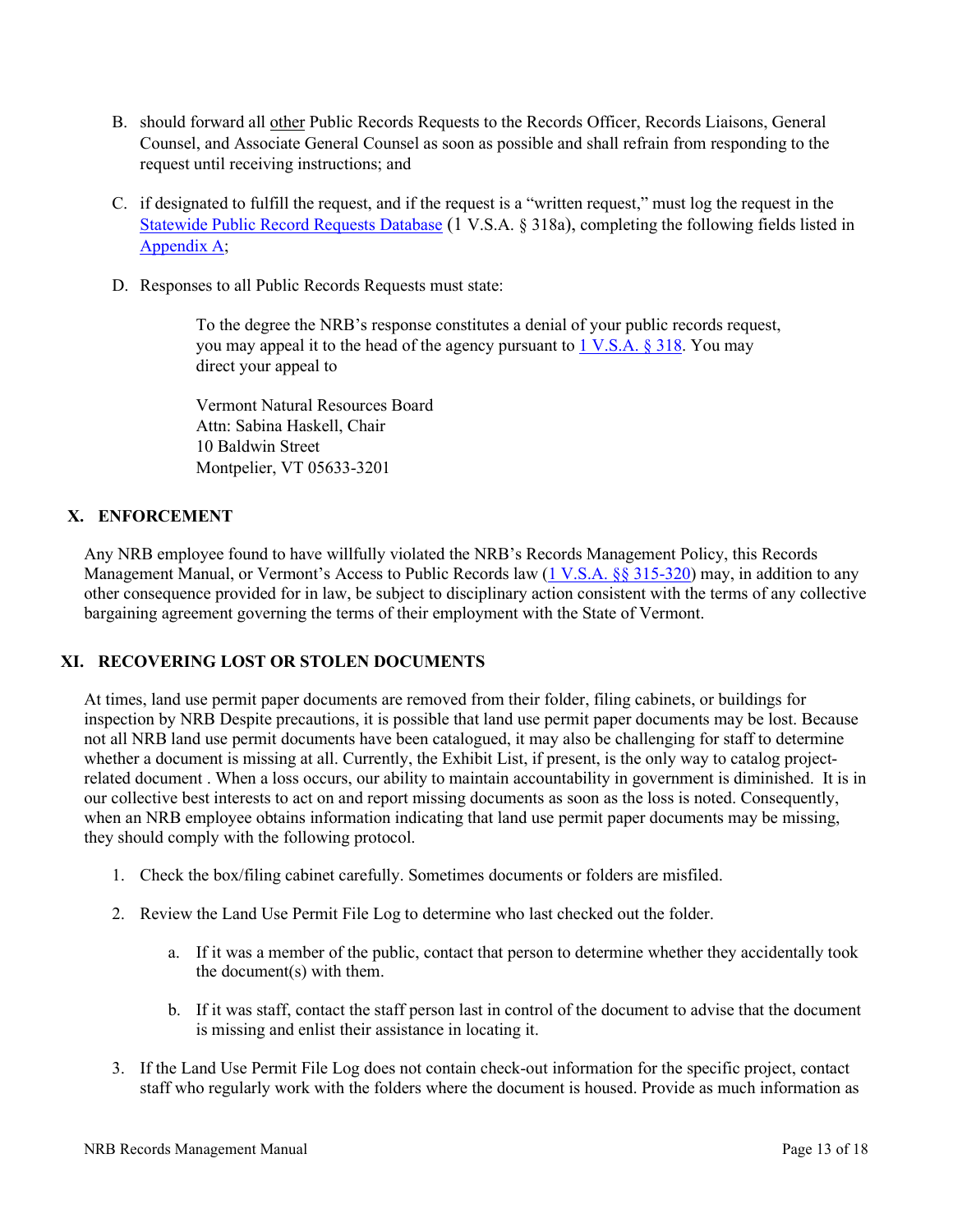possible (project number, document type, etc.) to help call attention to what specifically you are looking for or what is missing.

- 4. If the document(s) still cannot be located, inform the NRB Chair and Records Officer regarding the loss and copy the Staff Attorneys who will provide additional steps to be taken, if any.(e.g. seeking a replacement copy from a reliable source and/or placing a memo in the file).
- 5. If you are notified document recovery is necessary, proceed with the instructions provided by the NRB Chair, Records Officer, and Staff Attorneys. If document recovery is not necessary, then a note should be added to the electronic file and to the paper file to indicate what land use permit paper document was lost, who discovered the loss, and when that person discovered the loss. The note should be approved by the Records Officer before being added to either the electronic or paper file. A template note is attached to this manual as [Appendix B.](#page-16-0)

### <span id="page-13-0"></span>**XII. ADDITIONAL RESOURCES**

The following resources may provide additional guidance to NRB employees on the creation, storage, and disposition of Public Records:

- 1. [VSARA's Forms & Procedures Page](https://sos.vermont.gov/vsara/manage/enterprise-repositories-systems/state-records-center/forms-procedures/)
- 2. VSARA and ADS [Records Management Best Practice for All Public Agencies](https://sos.vermont.gov/media/raehh51w/recordsmanagementbestpractice.pdf)
- 3. VSARA and ADS [Electronic Messages Best Practice for all Public Agencies](https://sos.vermont.gov/media/rwjlor2d/electronicmessagesbestpractice_eff20090401.pdf)
- 4. VSARA and ADS [File Formants Best Practice for All Public Agencies](https://sos.vermont.gov/media/4abfomvx/fileformatsbestpractice_eff20071201.pdf)
- 5. VSARA and ADS [File Formats Guideline](https://sos.vermont.gov/media/zlep4cf1/fileformatsguideline2008.pdf)
- 6. VSARA and ADS [Imaging Guideline for All Public Agencies](https://sos.vermont.gov/media/iybbtkqi/imagingguideline2008.pdf)
- 7. VSARA and ADS [Recordkeeping Metadata Guideline for All Public Agencies](https://sos.vermont.gov/media/qgzlpdsa/vermont_recordkeepingmetadataguideline.pdf)
- 8. VSARA and ADS [Electronic Signatures Best Practice for All Public Agencies](https://sos.vermont.gov/media/ftxacfqz/electronicsignaturesbestpractice_eff20100408.pdf)
- 9. VSARA and ADS [Information Security Best Practice for All Public Agencies](https://sos.vermont.gov/media/besl3vpc/informationsecuritybestpractice_eff20090501.pdf)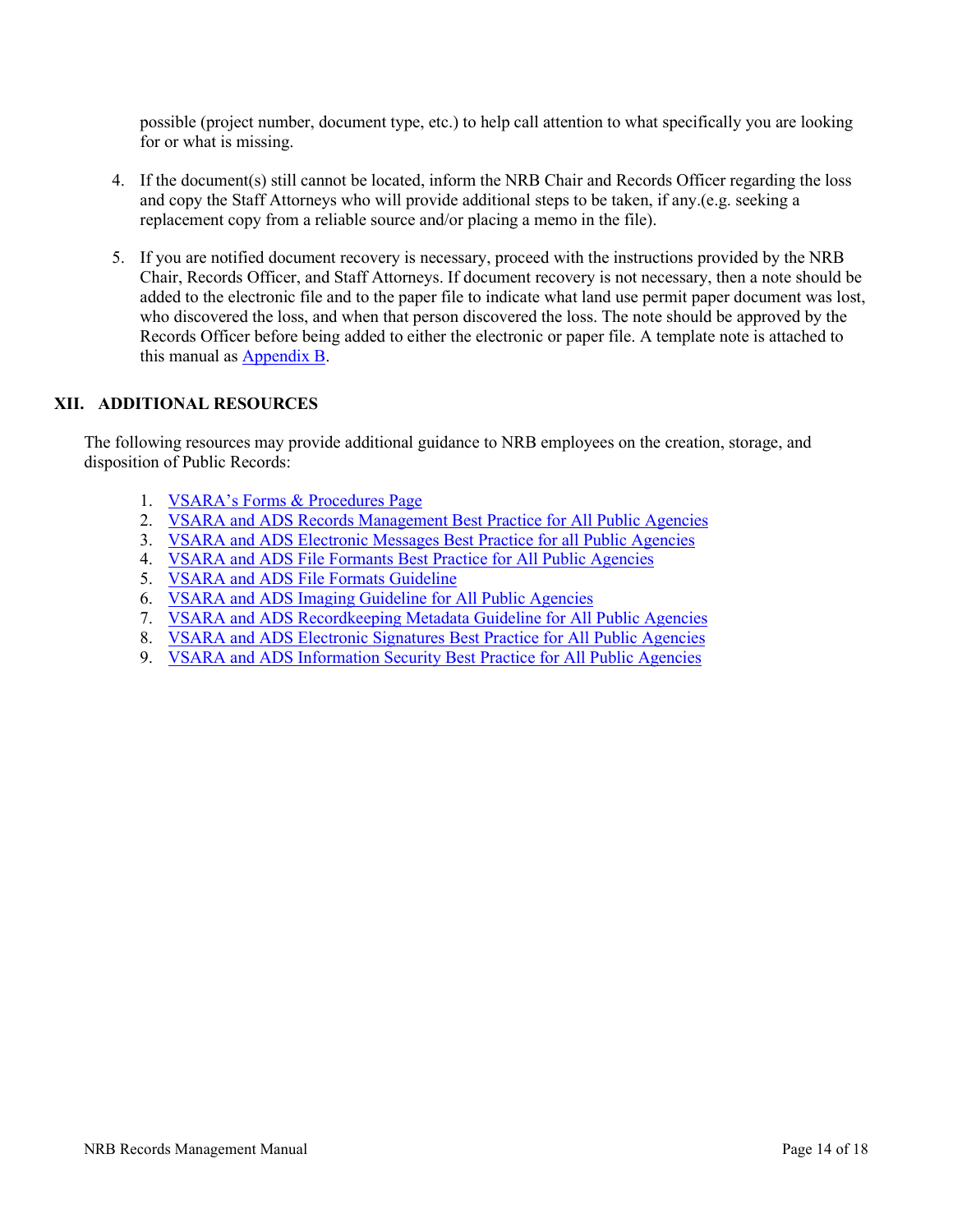<span id="page-14-0"></span>**APPENDIX A**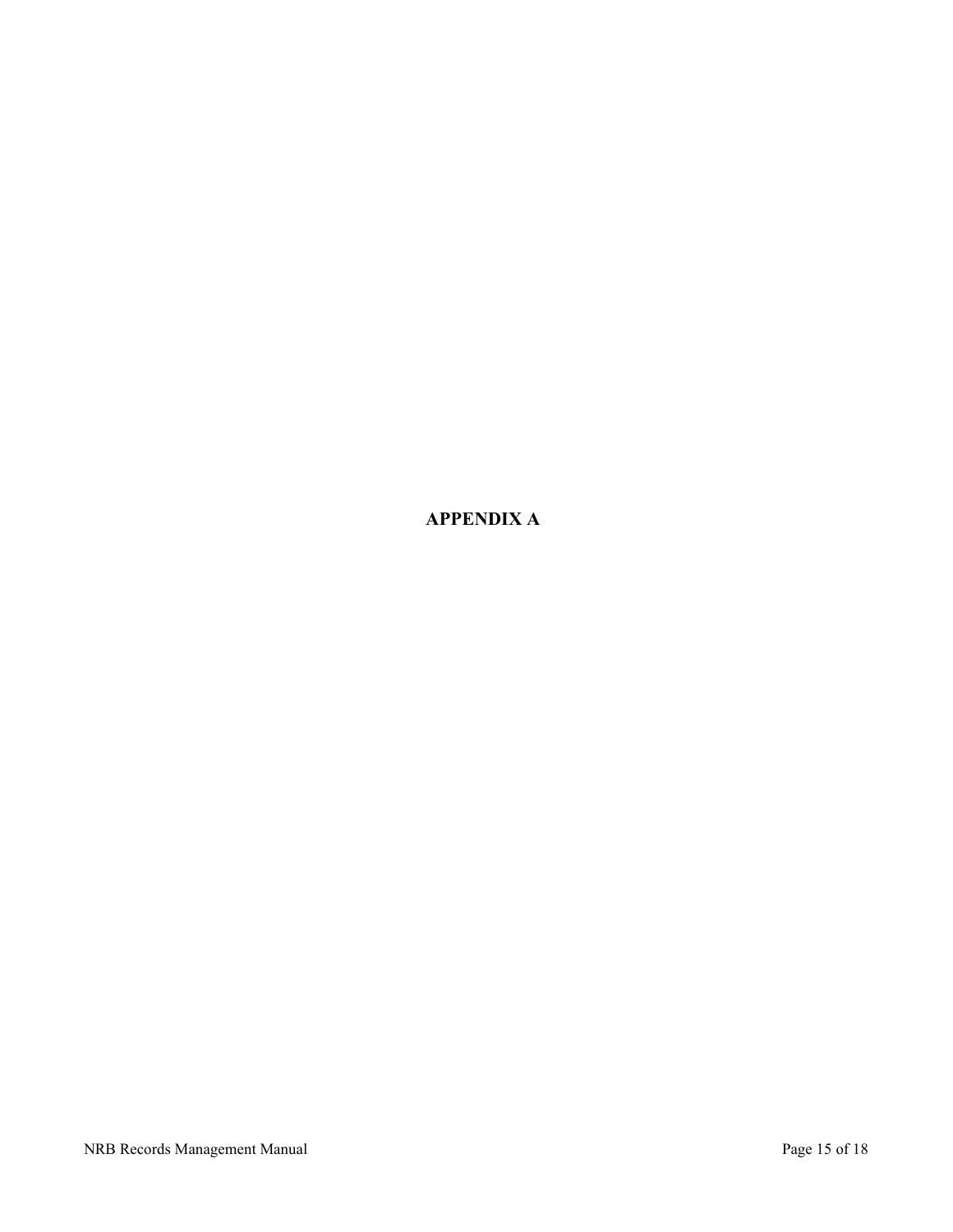NRB employees responding to Records Requests must log each request in the [Statewide Public Record](https://vermontgov.sharepoint.com/sites/PRR/SitePages/Home.aspx)  [Requests Database.](https://vermontgov.sharepoint.com/sites/PRR/SitePages/Home.aspx) Click on "New Requests" and then complete the following fields:

| <b>Field name/description</b>                                                                                         | <b>Notes</b>                                                                                                                                                                                                                  |  |
|-----------------------------------------------------------------------------------------------------------------------|-------------------------------------------------------------------------------------------------------------------------------------------------------------------------------------------------------------------------------|--|
| <b>Status (Open or Closed)</b>                                                                                        | Use either "Open" or "Closed"; if a quick turnaround is expected, then<br>simply choose "Closed." If it's going to take more than a day to fulfill,<br>then choose "Open" and then when complete, use "Closed."               |  |
| <b>Date Received</b>                                                                                                  | Log the date you received the request, regardless of time of day<br>received. You can add a note in the Comments if receipt was outside of<br>SOV business hours.                                                             |  |
| <b>Requestor First Name</b>                                                                                           | Self-explanatory                                                                                                                                                                                                              |  |
| <b>Requestor Last Name</b>                                                                                            | Self-explanatory                                                                                                                                                                                                              |  |
| <b>Requestor Email Address</b>                                                                                        | If no email address, leave blank.                                                                                                                                                                                             |  |
| <b>Requestor Contact Information (address</b><br>and/or phone no.)                                                    | If only email address, leave blank; or capture phone or mailing address,<br>or both, if available. Add the name of the organization here.                                                                                     |  |
| <b>State Entity</b>                                                                                                   | SOV entity receiving request; in this case, always NRB                                                                                                                                                                        |  |
| <b>Request Description</b>                                                                                            | Summarize the request or state something very specific. Use your best<br>judgment about what a member of the public who knows nothing about<br>the document request would find useful.                                        |  |
| Action Taken (None, Fulfilled in Part,<br>Fulfilled in Whole, Not Fulfilled, or Pending<br><b>Requestor Response)</b> | Choose this response in the interim if more information needed:<br>Pending Requestor Response.<br>Choose one of these three as a final action: Fulfilled in Part, Fulfilled in<br>Whole, Not Fulfilled.                       |  |
| <b>Second Level (None)</b>                                                                                            | When denied because the record does not exist, use this to specify<br>"Records Do Not Exist." When denied because the record is exempt,<br>state "Exempt" and choose the applicable Statutory Exemption in the<br>next field. |  |
| <b>Statutory Exemption</b>                                                                                            | Choose from the drop-down list the applicable Statute when request<br>fulfilled in part or not fulfilled because the requested record is exempt.                                                                              |  |
| <b>Date Closed</b>                                                                                                    | Log the date you provided the requested information to the requestor or<br>closed the request because no data was available (no such record or<br>records requested are "exempt")                                             |  |
| Hours (enter whole hours; example: 2. Enter                                                                           | Self-explanatory                                                                                                                                                                                                              |  |
| the actual hours spent to complete)<br>Minutes (enter whole minutes. Example: 31                                      | Self-explanatory                                                                                                                                                                                                              |  |
| or 4. Enter actual minutes spent to complete)                                                                         |                                                                                                                                                                                                                               |  |
| Amount billed (if no amount billed, enter<br>0.00)                                                                    | Charge based on 1 V.S.A. § 316 and "Uniform Charges Schedule"<br>(outside of photocopying fees, consult with NRB Attorneys and<br>Business Director whether a fee should be charged for any other action)                     |  |
| <b>Comments</b>                                                                                                       | Add useful information here that couldn't be captured in any of the<br>other fields in this form.                                                                                                                             |  |
| Type of Request (Written, Verbal, Email)                                                                              | Verbal can be defined as in person or by phone.                                                                                                                                                                               |  |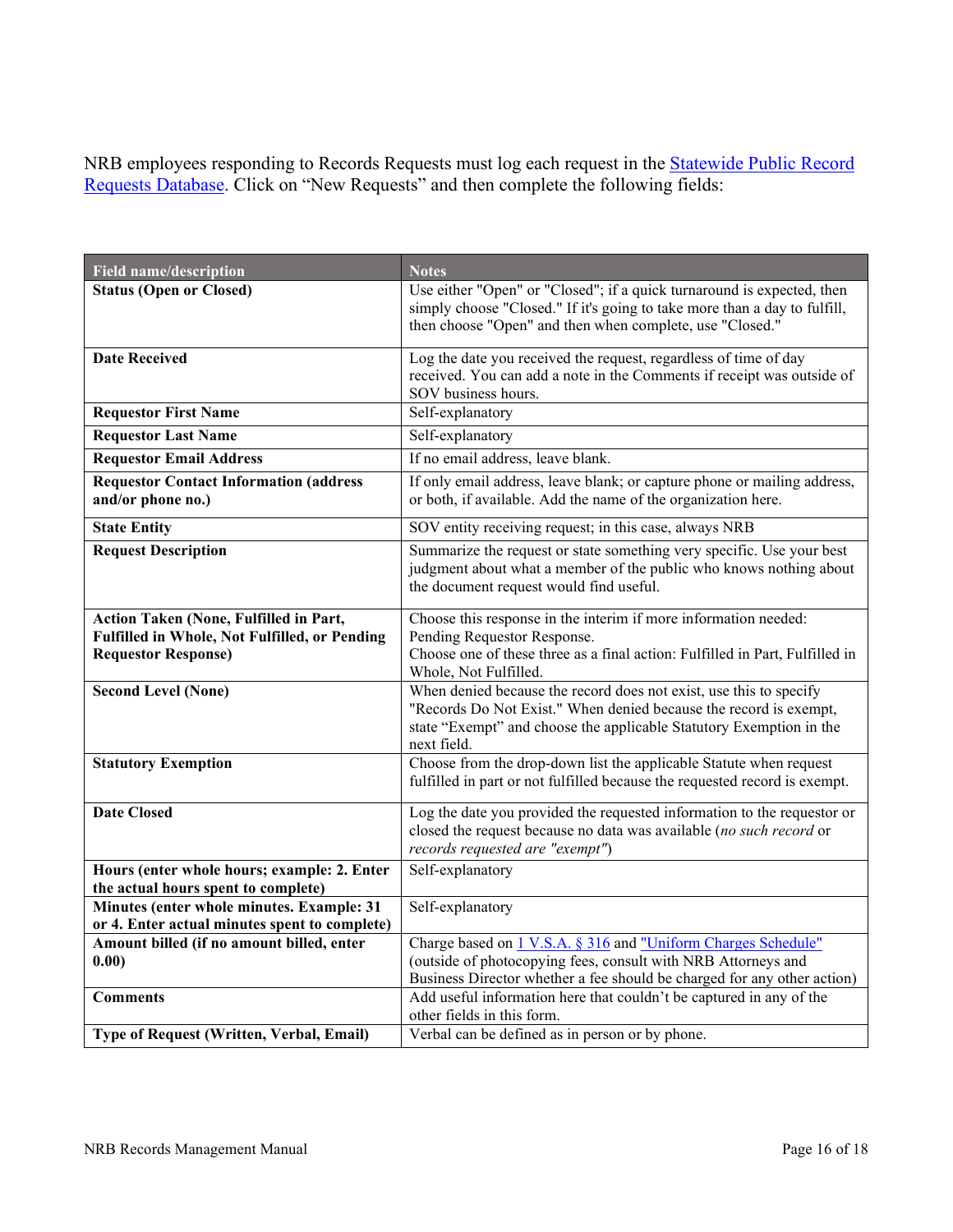<span id="page-16-0"></span>**APPENDIX B**